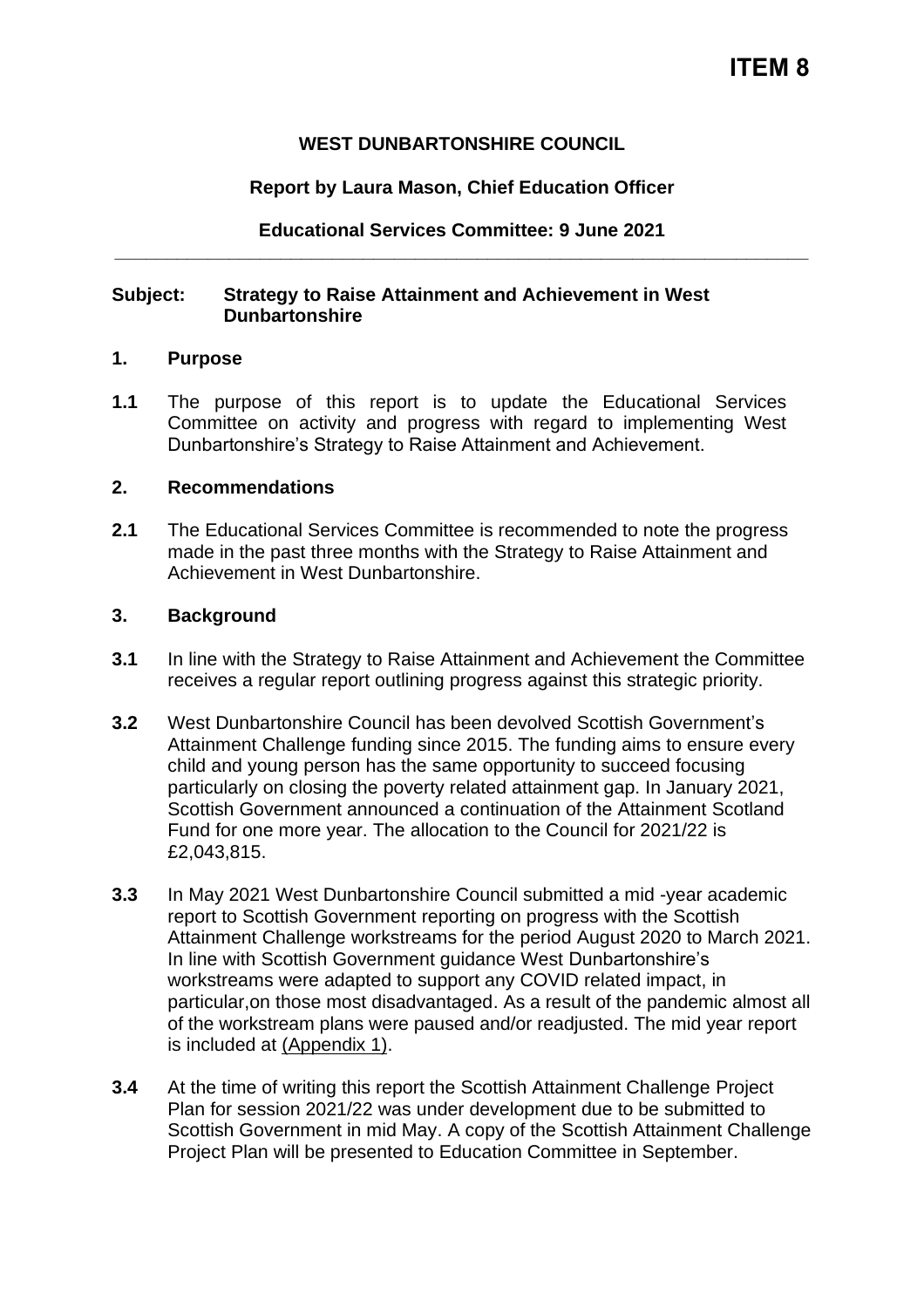**3.5** Following a second national lockdown from 26 December 2020, in February 2021 a phased re-opening of schools began. The first phase of this saw the part time return of those senior phase pupils who were required to complete practical course work for SQA Assessment purposes, along with a full time return for all primary one to primary three pupils. The second phase saw the full time return of all primary four to primary seven pupils and all secondary pupils returned on a part time basis. On 19 April 2021 all pupils returned full time to school.

The response of schools across the Council to the second period of school closures between January to March showed strong and effective leadership across all schools. Evident, was a high level of commitment to providing equitable access to quality experiences for children and young people. Staff worked tirelessly and collectively to overcome barriers to engagement of learners in remote learning. A strong culture of collegiality and collaboration allowed staff to share innovative ideas and experiences to best support the remote learning opportunities for children and young people in West Dunbartonshire Council.

#### **4. Main Issues**

- **4.1 Recovery:** As a result of the disrupted period of learning from March 2020 to March 2021 the improvement strategy for schools is being adapted to encompass a recovery plan and an improvement plan.
- **4.1.1 Resources:** Additional Covid19 recovery funding has been allocated to support schools to recover from the challenges of the last year. The funding aims to mitigate impact on attainment and achievement and to support additional interventions that may be required. Head teachers have flexibility to allocate recovery funding where they identify greatest levels of need in their schools and local learning communities.
- **4.1.2 Interventions:** As reported to Committee in March a programme of tuition is in place for individuals and small groups of children in primary and secondary. Our staff have continued to provide this intensive support for small groups and individuals during April and May. The programme of tuition is delivered outwith core school hours and there are plans to continue provision during the holidays. 5209 hours of tuition have already been provided in the period January to May (2860 hours in primary schools and 2340 hours in secondary schools).
- **4.1.3 Opportunities:** The Chief Education Officer is developing an improvement strategy which will recognise the challenging and unique period of Covid19 plus also offer a unique opportunity for the Service to capitalise on what was learned while operating in a different way because of the pandemic. The first phase of this strategy is to work collaboratively with school leaders to support their recovery and improvement planning.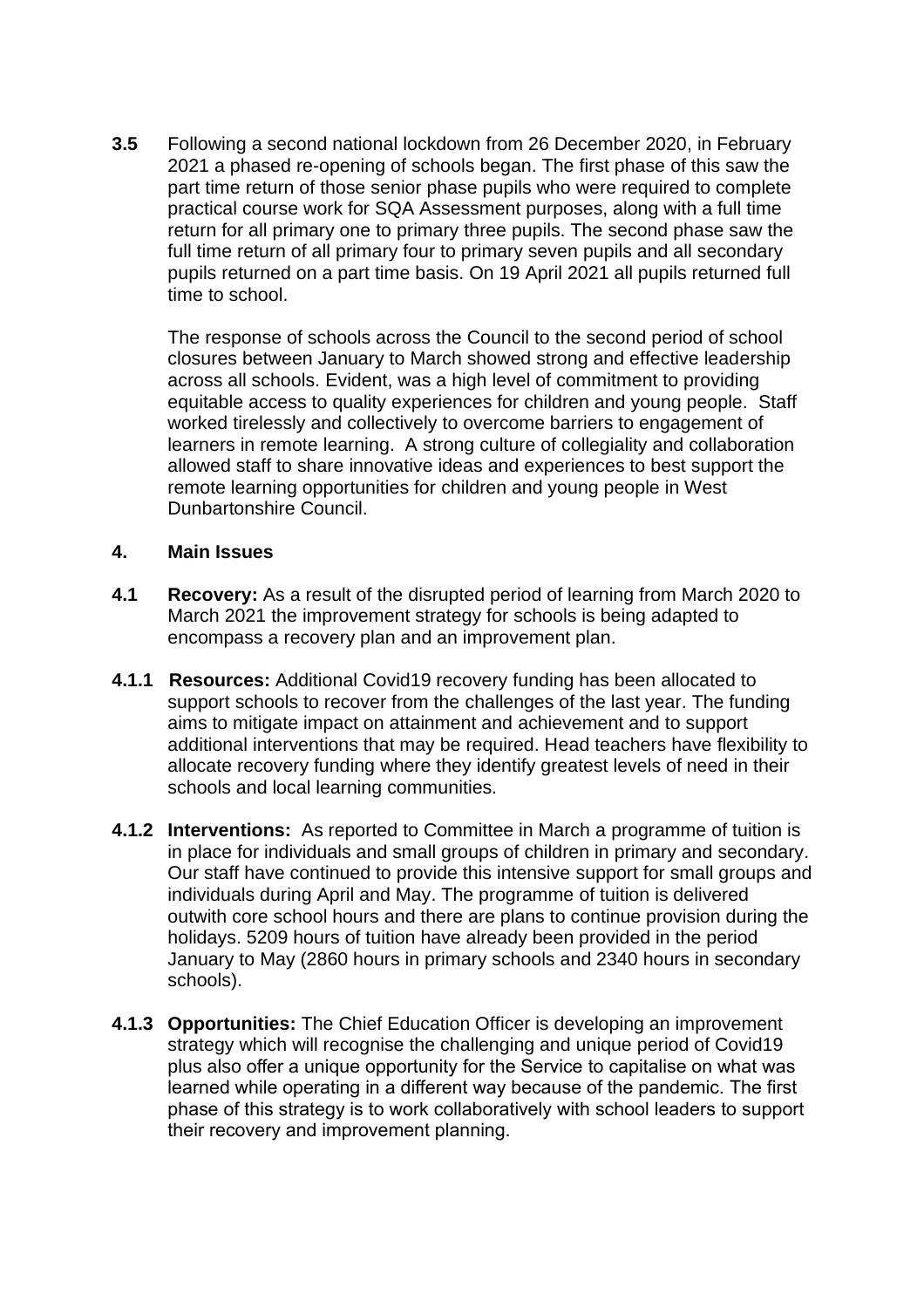- **4.1.4 Planning for Recovery and Improvement**: Head teachers are currently developing plans for next academic session focusing on 4 key priorities:
	- To improve and support the health and wellbeing of our learners;
	- To achieve equity and close the poverty related attainment gap and help young people to achieve positive destinations beyond school;
	- To improve learning, teaching and assessment including pedagogy and what we teach;
	- To build leadership capacity through a self improving system and collaboration.

The school improvement team has engaged in focus sessions with headteachers to review the short and long term impact of COVID; highlight the key areas of success achieved by schools; and identify any lessons learned during the school closure periods. Senior Officers will review individual school plans between May and June 2021. Ongoing monitoring and support for all schools and ELC is planned for the summer term and next session as part of the West Dunbartonshire Improvement Framework.

**4.1.5 Digital Inclusion/Learning:** The pandemic created an opportunity to build on West Dunbartonshire's digital learning strategy with the period of school closures increasing the demand for technology to support remote online learning. In the period August 2020 to May 2021 the number of digital devices has increased to 8640. This provides a device ratio of almost one device to every 2 children/young people. The Service aims to continue to increase the number of devices to provide one to one device access.

# **4.2 Attainment and Achievement**

- **4.2.1 Broad General Education Attainment:** Since 2016 the Scottish Government has conducted an annual census to survey attainment in Curriculum for Excellence Levels for children at P1, P4, P7 and S3. Subsequently, the Service has provided an annual progress report on attainment in the Broad General Education to Committee in September of each year with the exception of September 2020 due to Scottish Government decision to suspend collection of Achievement of a Level Data due to the exceptional circumstances in 2020. Scottish Government will collect Achievement of a Level (ACEL) Data this year on the census date of Monday, 14 June 2021. This data will provide information on the attainment of all P1, P4, P7 and S3 on this date. This will provide an overview of attainment for this year. Members are asked to note this data may not be comparable to data from previous years due to the school closures in session 2020/21 compared to the years 2016 to 2019.
- **4.2.2 Senior Phase Assessment and Moderation 2020/21:** As a result of the constraints presented by the pandemic, the Scottish Qualifications Authority (SQA) have cancelled the national qualifications examination diet for session 2020 /2021. In place of examinations, schools will provide "provisional results to SQA based on demonstrated learner attainment consistent with the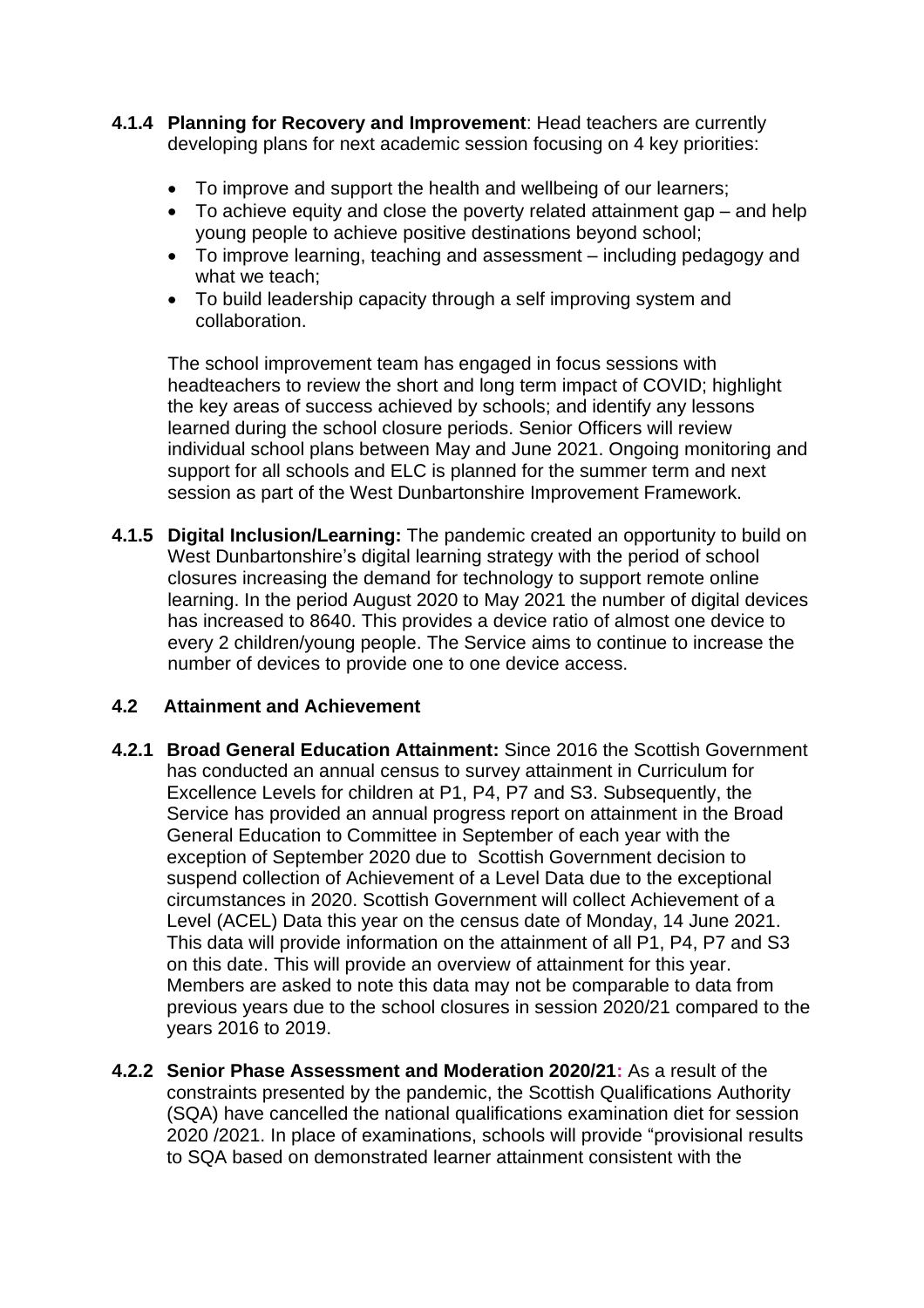requirements set out in subject-specific guidance". An extensive programme of school, local authority and national quality assurance and moderation will ensure that assessment judgments are valid, reliable and align with national standards prior to being submitted to SQA by the deadline of 25 June 2021.

In line with guidance from SQA, our plans will ensure that teachers have "the flexibility to assess learners at times and in ways that are appropriate to their needs" thus ensuring that all young people have a fair and equitable opportunity to demonstrate their learning. As a result, young people will have the opportunity to continue undertaking a range of assessments during timetabled classes. Approaches to learning and teaching will continue to ensure that young people have the opportunity to be well prepared for assessments and teachers will share assessment dates directly with students. Further to this, our core provision will be complemented by an extensive Supported Study Programme.

### **4.3 Summer Programme:**

- **4.3.1 West Dunbartonshire Summer Extravaganza**: To support recovery from lockdown, West Dunbartonshire Council is providing a programme of free summer events for children and families. This builds on the provision of free holiday programmes funded by West Dunbartonshire since 2016. This year West Dunbartonshire will provide a 'Summer Extravaganza' offering 7,500 free places to over 220 events across 23 local venues. In addition to this, in May Scottish Government announced, funding for Local Authorities to provide a 'summer play' programme for those most disadvantaged during lockdown. The allocation to the Council for summer 2021 is £276k. This funding will enable a number of targeted be-spoke programmes of delivery reflecting the aims of 'summer play'.
- **4.3.2 Summer Term Showcase:** A schools summer event programme is planned for June 2021. Schools will be invited to join in a **'**Picnic in the Playground' and a 'WDC Flashmob' produced by our Dance Development Officer. A support pack of activities and materials are shared on Campus@WDC. A celebration film highlighting the achievements of our staff and pupils is also being produced. This does not incur costs of require supplementary funding.

## **4.4 Wellbeing and Safety**

- **4.4.1 Water Safety:** All schools will deliver lessons in water safety prior to the summer break. The lessons have been produced by the RNLI as part of the West Dunbartonshire Water Safety [Partnership](https://drive.google.com/file/d/1JanYdAwURYnM0iF-62m7t-e1nGKDZ7FO/view?usp=sharing) Approach. The lessons will be given a high profile as part of the health and well being curriculum.
- **4.4.2 'Smoke Free Play Parks':** Pupils in P5 and S2 took part in a raising awareness poster competition.The competition was run as a partnership project between Educational Services, the Health Improvement Team, Greenspace and Your Community. The winning posters [\(Poster](https://drive.google.com/file/d/1JS3oWMjUbAzxdl3CWaPXGs8jI6P4hOQs/view?usp=sharing) 1 and [Poster](https://drive.google.com/file/d/17zGaRRqERlixO7TZS-eHtpS1b4Gmniwa/view?usp=sharing) [2\)](https://drive.google.com/file/d/17zGaRRqERlixO7TZS-eHtpS1b4Gmniwa/view?usp=sharing) will be displayed in our local playparks to discourage adults from smoking.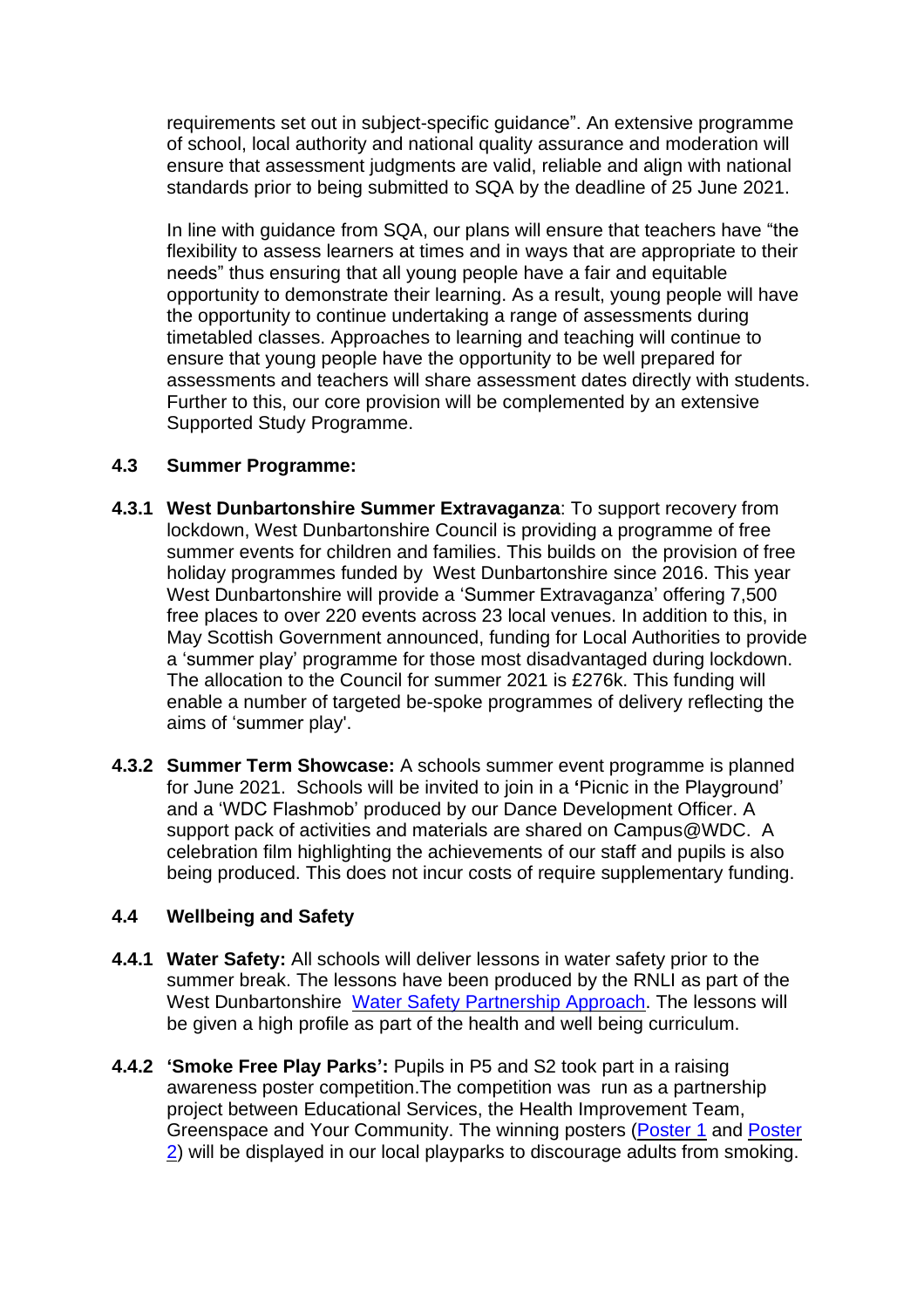The next phase of development is to promote Scotland's Charter for a Tobacco-free Generation which schools can work towards attaining.

# **4.5 Sharing the Learning**

- **4.5.1 Primary Schools Writing Competition:** 400 primary and secondary pupils entered the first ever West Dunbartonshire Competition. Oliver Derrick from St Mary's Primary, Duntocher; Courtney Deveney from St Eunan's Primary School and Olivia Rodgers from St Ronan's Primary School were selected as winners of the competition each winning a £30 voucher.
- **4.5.2 Leading the Learning:** Our staff and pupils continue to make highly effective use of technology to share, communicate and collaborate:
	- In Dumbarton Academy information videos were produced by staff to provide detailed information about the process of selecting [course](http://www.dumbarton-academy.com/2021/02/course-choice-videos/) choice for pupils moving from the Broad General Education into Senior Phase: S3 to S4 option [choices](http://www.dumbarton-academy.com/2021/02/s3-in-to-s4-option-choice/)
	- In Clydebank High School the senior pupils are leading by example in their approach to sharing information producing a guidance [Video](https://youtu.be/AgxZq_wZ8bg) on the changes to the exam system.
	- Staff in St Ronan's Primary School are developing their teacher leadership of learning through the development of school writing [website](https://sites.google.com/ourcloud.buzz/st-ronans-writing/home) where teachers take responsibility for the production of lessons for key stages in the school which all staff can use with their own class.
- **4.5.3 Good Practice :** Kilpatrick Secondary School's partnership work with parents to deliver personalised learner support featured in a national [overview](https://drive.google.com/file/d/15HphBvaiKw39LHGOc_Gprr5QWoBYpuVc/view?ts=608a6e2b) report about remote learning produced by Her Majesty's Inspectors of Schools.
- **4.6** Early learning and Childcare Officers across all providers have participated in outdoor learning training this year. This has led to the production of a key set of principles for outdoor learning in West Dunbartonshire and further developed the use of outdoor space including use of community space. Parents have commented that when their children come home from sessions in our local community parks and facilities their children eat better and sleep better. Parents engaged in partnership activities with our staff report that they have increased confidence in how to engage their children when outdoors. A group of childminders engaged in training have developed a network of support for outdoor learning. Feedback has been really positive: " We are all learning from each other. The children are enjoying meeting up and exploring areas of the park they have never seen before….the children are being more physical in the park, climbing trees and logs….I enjoy linking with the other practitioners it is so helpful ''. This is building on existing good practice in the authority. Some examples of the activities taking place are in the attached [video](https://drive.google.com/file/d/1Ddz6aPdhcObHLBAHt1J6gk6iuncRAYbb/view?usp=sharing)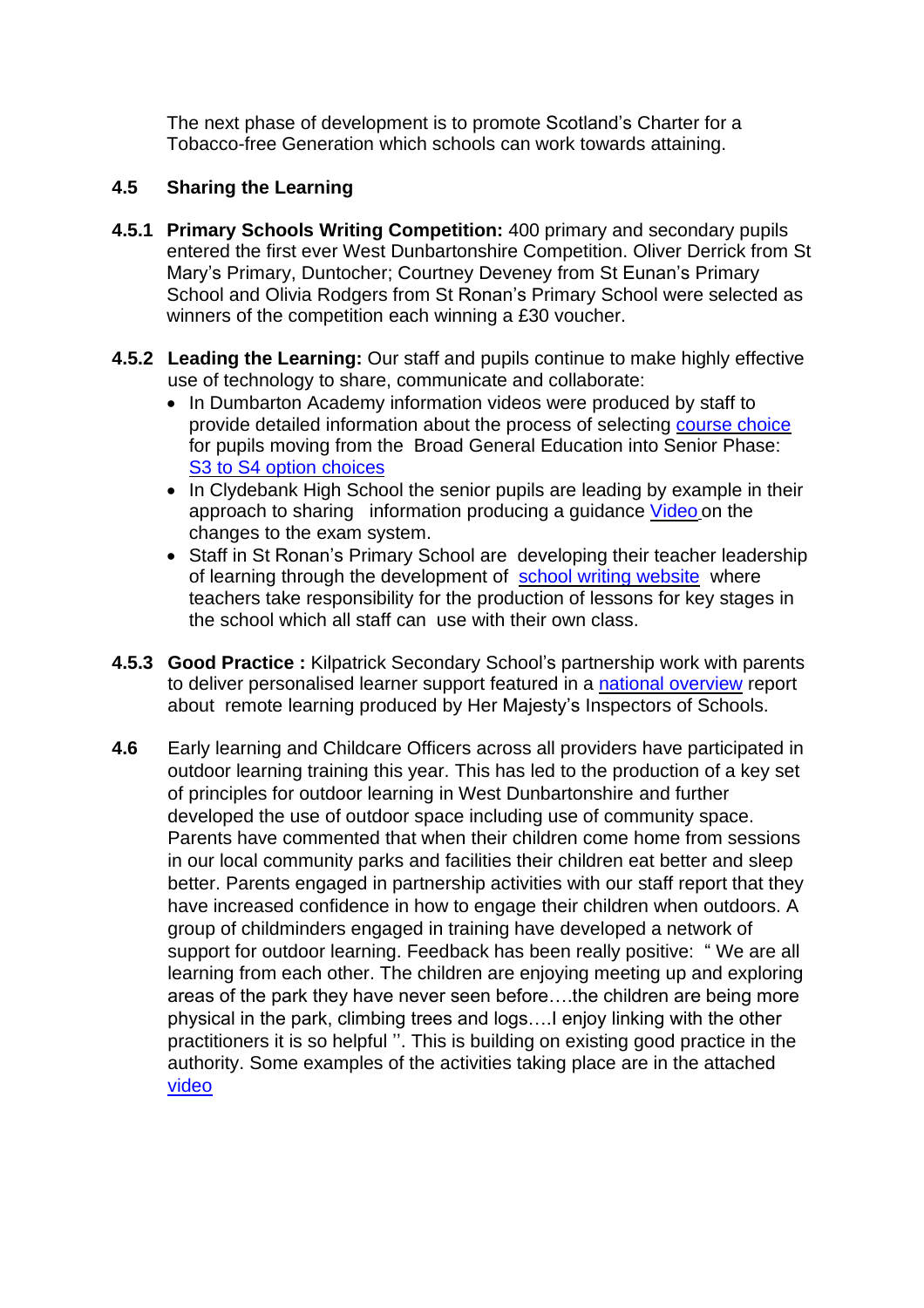# **4.7 Learning for Sustainability**

- **4.7.1 WDC ECO City Project:** This session a Virtual Transition Project for P7 has been produced and shared on Campus@WDC. The project called [WDC Eco](https://sites.google.com/ourcloud.buzz/ecocity2021/welcome)  [City 2021\)](https://sites.google.com/ourcloud.buzz/ecocity2021/welcome) provides a series of 6 lessons produced for P7 children focussing on the themes of sustainability, bio diversity, climate change, carbon footprint and air pollution. The lessons provide opportunity for children to build on their existing knowledge and to share their learning virtually with other P7 children within West Dunbartonshire.
- **4.7.2 Learn and Grow:** Since 2017 the Leamy Foundation has worked in schools and communities to deliver the Learn and Grow Project. The project has a 15 year vision to establish an active community food growing and natural heritage resource in every education centre and community in West Dunbartonshire. This project is delivered in partnership with schools and local communities promoting the maintenance of food growing spaces and orchards in the grounds of our schools and early learning centres. To date the project has provided resources and activities to 45 (64%) of our educational establishments.
- **4.7.3 National Park Family Sessions:** Every Wednesday families will be invited to participate in practical hands on biodiversity projects at the National Park. Free transport, lunch and snacks will be provided for families. This weekly offering is part of West Dunbartonshire's Summer Extravaganza Programme.

# **5. People Implications**

- **5.1** COVID-19 has impacted on all employees and advice from the Scottish Government is followed. It is recognised that whilst continuing to deliver learning within West Dunbartonshire changes to how education is delivered in response to COVID may impact on teaching and support staff who have caring responsibilities, those who have received shielding letters, those isolating, and pregnant employees. Regular advice and guidance is provided to all staff. Senior Leaders adopt a personalised approach taking into consideration the needs of their staff. A solution focused approach is applied to support staff expressing concern about the provision of remote learning.
- **5.2** Additional funding from Scottish Government since July 2020 has enabled recruitment of additional teaching and support staff to aid education recovery as a result of COVID-19. The allocation to the Council is £1,487,640. This has funded 37.6 teachers and 6 learning assistants. It was agreed through local negotiations to open the recruitment to newly qualified teachers and teachers registered for supply teaching in the authority. This ensured a fair recruitment process with opportunities available to all qualified teachers.

# **6. Financial Implication and Procurement Implications**

**6.1** The full award of £2.043m for 2020/21 has been received and was spent. For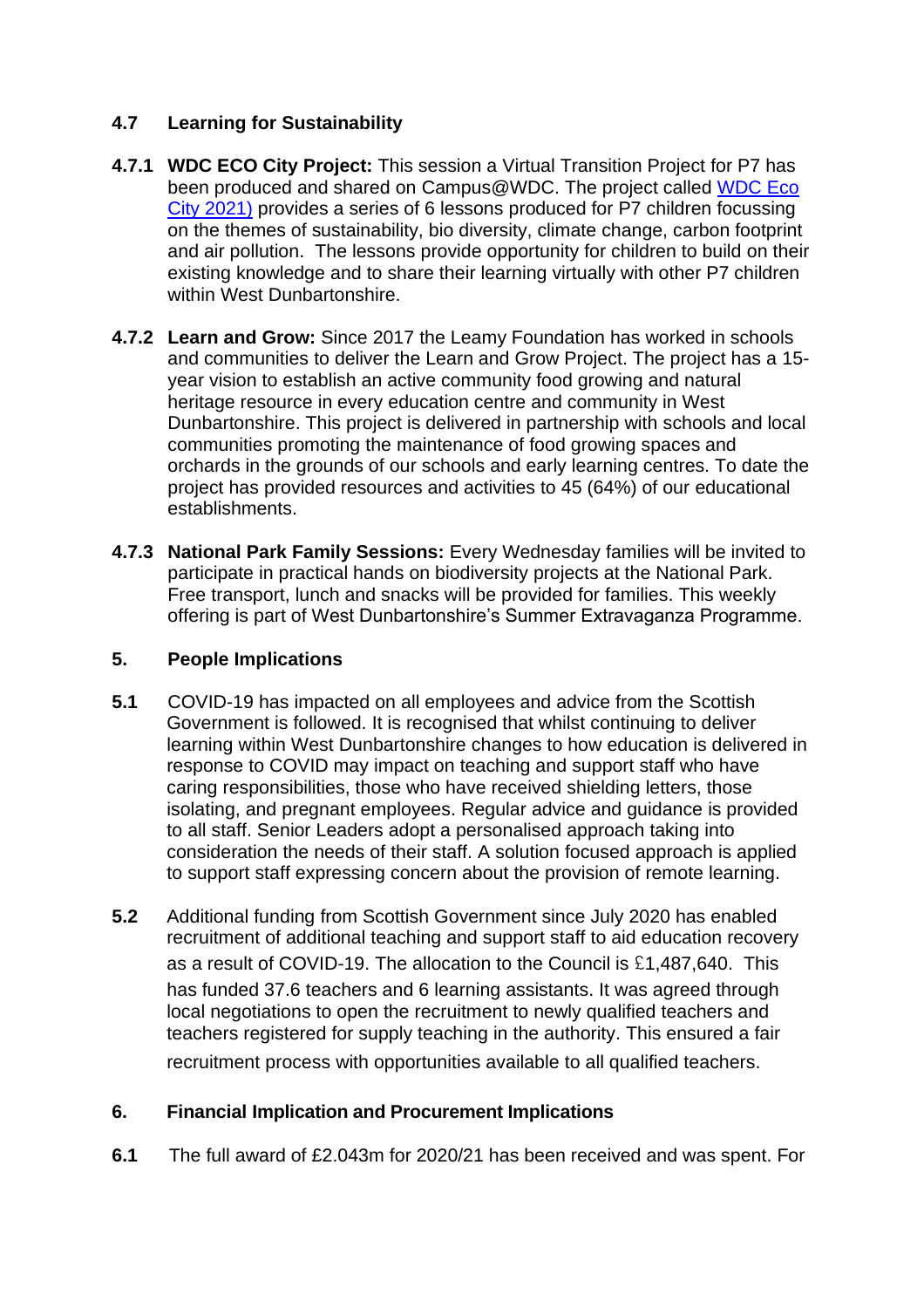Primary Scottish Attainment Challenge workstreams we claimed costs of £847,895. For Secondary Scottish Attainment Challenge workstreams we claimed costs of £1,195,920.

- **6.2** To support national recovery planning Scottish Government advised local authorities in April 2020 of flexibility to adjust Scottish Attainment Challenge funded plans. This is recorded in the Service Recovery Plan and reported to committee in September 2020. As a consequence, the Scottish Government has included the Scottish Attainment Challenge grant within its framework for financial flexibilities. Funding has been allocated towards continuing to tackle the attainment gap including resourcing supported study, targeted support and interventions, providing remote learning materials and the development of a virtual hub.
- **6.3** There are no procurement implications arising from this report.

### **7. Risk Analysis**

- **7.1** Impact of the ongoing uncertainty and possible service disruption during the pandemic could impact on delivery of strategic outcomes.
- **7.2** Failure to implement an authority-wide strategy to raise attainment and secure improvement will disadvantage our young people and may become a reputational risk to the Council.
- **7.3** The Committee will be provided with regular update reports advising of progress

### **8. Equalities Impact Assessment (EIA)**

- **8.1** The Council recognises the diverse needs of learners, parents, guardians and carers and will ensure language and communication needs are carefully considered and met, and that suitable material and resources are accessible.
- **8.2** Building on the established provision of professional learning for staff we will ensure all staff are aware of and able to access appropriate training.
- **8.3** The Council is committed to the health and wellbeing of employees and we will continue to ensure that staff, children and parents are aware of the range of support available from Council Services, including support form psychological services and the measures in place to mitigate any impact on protected groups.

## **9. Consultation**

**9.1** In developing these plans there has been consultation with Education Scotland, the Scottish Government, local Trade Unions, parent councils and heads of establishment.